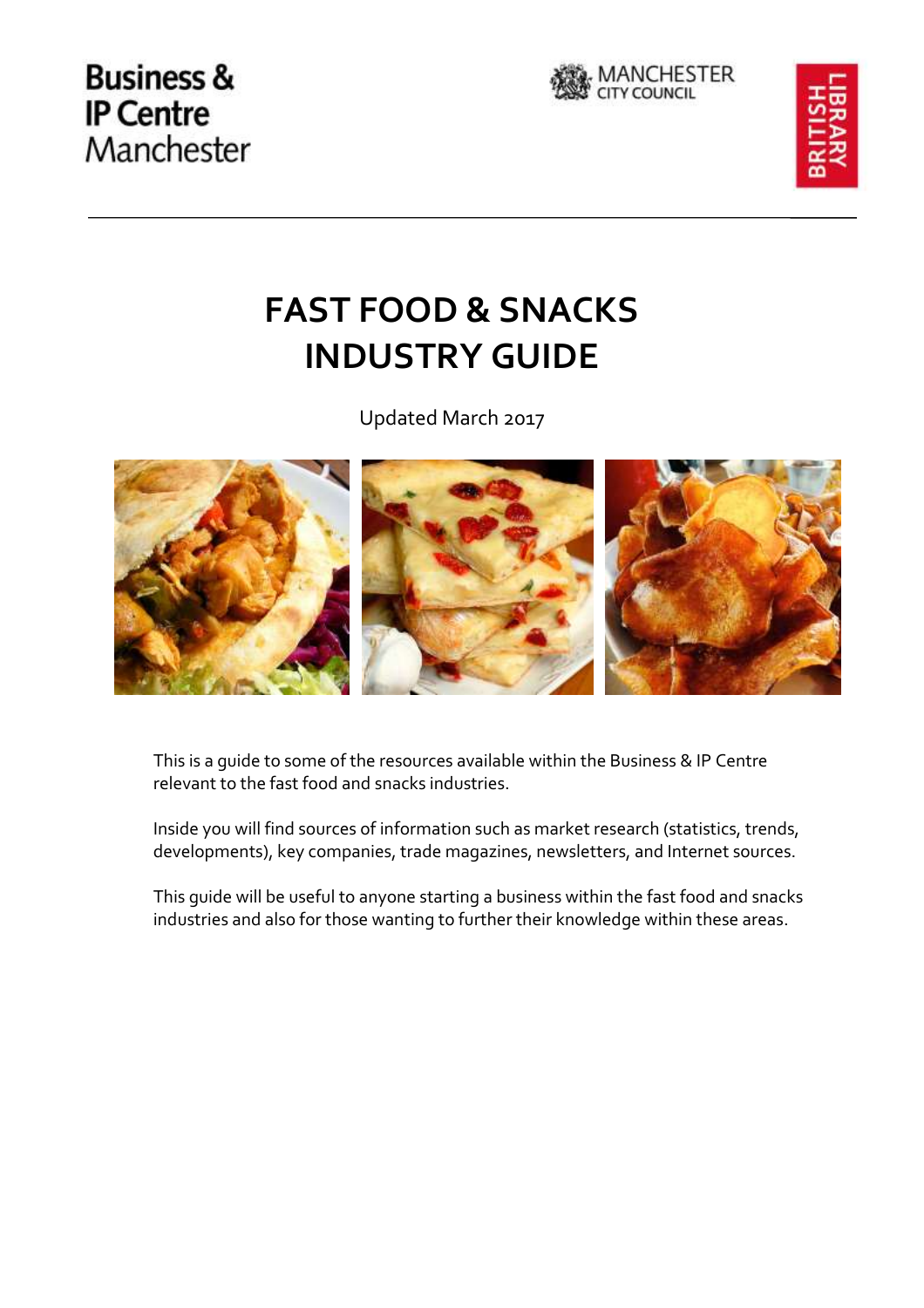# **Start-Up Information**



The Cobra database contains practical fact-sheets on all aspects of starting, running and managing a small business – including information on writing business plans, marketing, company structures etc.

Available at the BIPC and online with a library card

It also covers the practical aspects of how to start and run particular types of businesses – outlining necessary skills, regulations, licences & legislation etc and highlights other sources of information and advice available.

#### **Business Opportunity Profiles (BOP)**

| Cake Shop                                          | BOP <sub>563</sub>  |
|----------------------------------------------------|---------------------|
| Café                                               | BOP516              |
| Chocolatier                                        | BOP <sub>279</sub>  |
| Coffee Shop                                        | BOP391              |
| Delicatessen                                       | BOP271              |
| Fast Food Takeaway                                 | BOP <sub>085</sub>  |
| Fish & Chip Shop                                   | BOP165              |
| Homemade Cake & Biscuit Maker                      | BOP141              |
| Ice Cream Van                                      | BOP129              |
| Mobile Coffee Cart                                 | BOP552              |
| Mobile Takeaway                                    | BOP <sub>0</sub> 86 |
| Restaurant                                         | BOPo21              |
| <b>Sandwich Delivery Service</b>                   | BOP <sub>295</sub>  |
| Sandwich Shop                                      | BOP140              |
| <b>Speciality Cake Maker</b>                       | BOP346              |
| Sweet Shop                                         | BOP <sub>462</sub>  |
| Tea Room                                           | BOP <sub>0</sub> 87 |
| <b>Sector Update</b>                               |                     |
| Food and Drink                                     | SECoo8              |
| <b>Sources Of Business Information</b>             |                     |
| Food and Drink                                     | SRG003              |
|                                                    |                     |
|                                                    |                     |
| <b>Business Information Factsheets</b>             |                     |
| Food Hygiene Inspections - A Guide To              | <b>BIF503</b>       |
| Food Safety Legislation - An Introduction To       | BIF <sub>435</sub>  |
| Food Labelling Requirements - A Guide To           |                     |
| Food Business Registration and Approval            | <b>BIF182</b>       |
|                                                    | BIF <sub>4</sub> 86 |
| Food Safety Act 1990 - A Guide To The              | BIF <sub>070</sub>  |
| Food Hygiene Regulations In The UK - A Guide To    | <b>BIF193</b>       |
| Food Safety Management System - An Introduction To | BIF <sub>502</sub>  |

#### **Related Legal Regulations**

| Food Safety Act 1990 | LEGoo4 |
|----------------------|--------|
|----------------------|--------|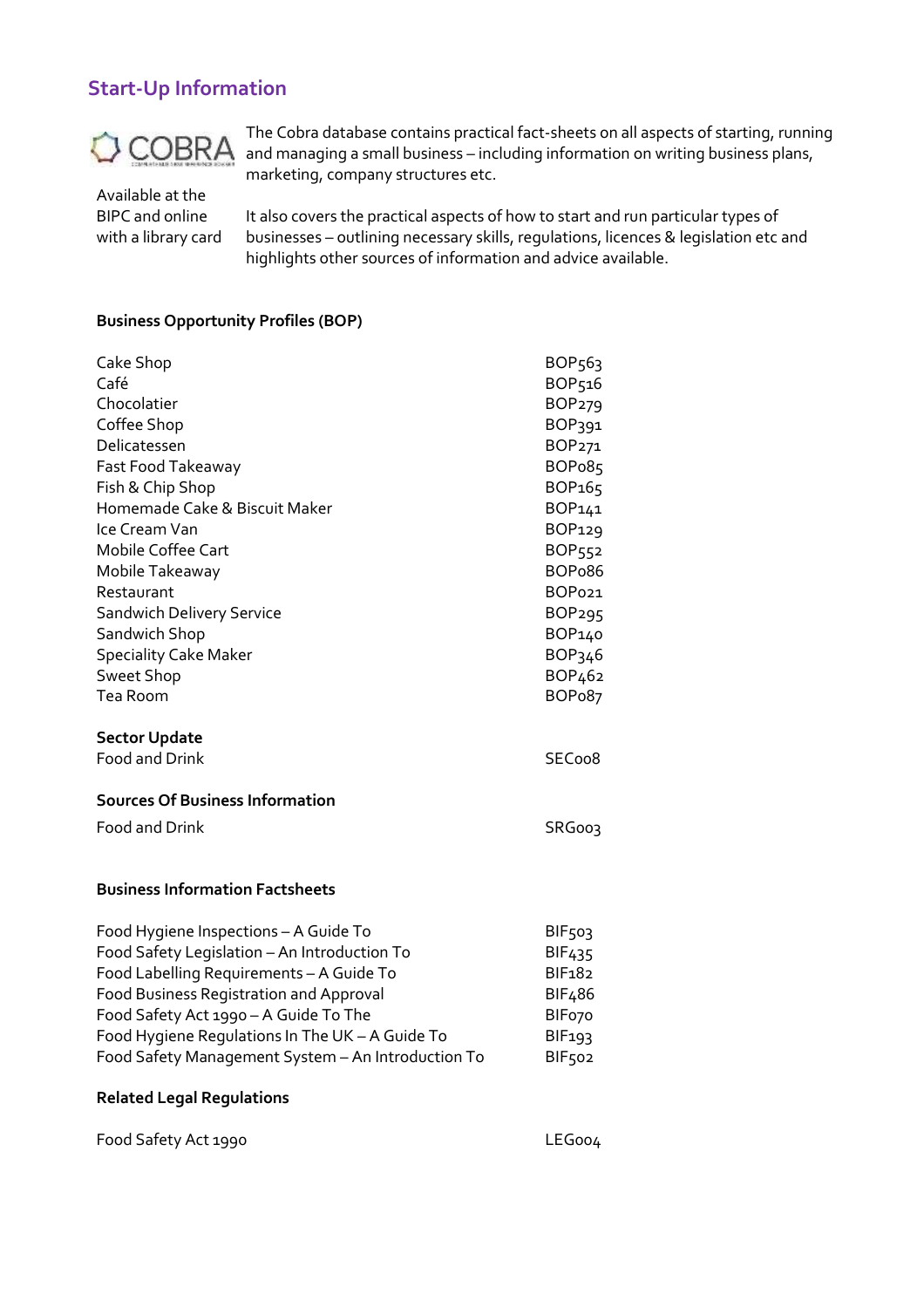# **Small Business Help Books**

Books with practical information aimed at those starting and running a business.



**Start And Run A Sandwich & Coffee Shop** by Jill Sutherland (How To Books, Oxford, 2009)

A stage-by stage guide to planning, opening and establishing a sandwich and coffee shop. Practical advice, tips, real-life examples, checklists etc.



**Wake Up And Smell The Profit: 52 Guaranteed Ways To Make More Money In Your Coffee Business** by John Richardson and Hugh Gilmartin (How To Books, Oxford, 2008) [(B) SBH BUS 647.95068 RIC] 52 practical hints, tips and tricks to help improve a coffee business. Save money, make money, gain loyal customers.

# **Market Research & Statistics**

If you are planning on starting a business you will need to be aware of the latest trends, developments and opportunities within your industry which can all be found from market research.

Market research also covers market size & forecasts, consumer demographics & attitudes, the key players & products and will often include SWOT and PEST analysis showing areas of strength, weakness, opportunities etc.



- **Biscuit Production**
- **Cafes & Coffee Shops**
- **Coffee Processing**
- **Coffee, Tea and Spices Wholesale**
- **Chocolate & Confectionery Production**
- **Confectionery Wholesale**
- **Full-Service Restaurants**
- **Ice Cream Production**
- **Juice & Smoothie Bars**
- **Pizza Delivery & Takeaway**
- **Potato Crisps & Snacks Production**
- **Prepared Meal Manufacturing**
- **Soft Drink Production**
- **Takeaway & Fast-Food Restaurants**
- **Tea Processing**
- **Attitudes Towards Healthy Dining Out of Home**
- **Attitudes Towards Home-Delivery and Takeaway Food**
- **Attitudes Towards Lunchtime Foods**
- **Attitudes Towards Lunch Out-of-Home**
- **Biscuits, Cookies and Crackers**
- **Burger and Chicken Restaurants**
- **Cake and Cake Bars**

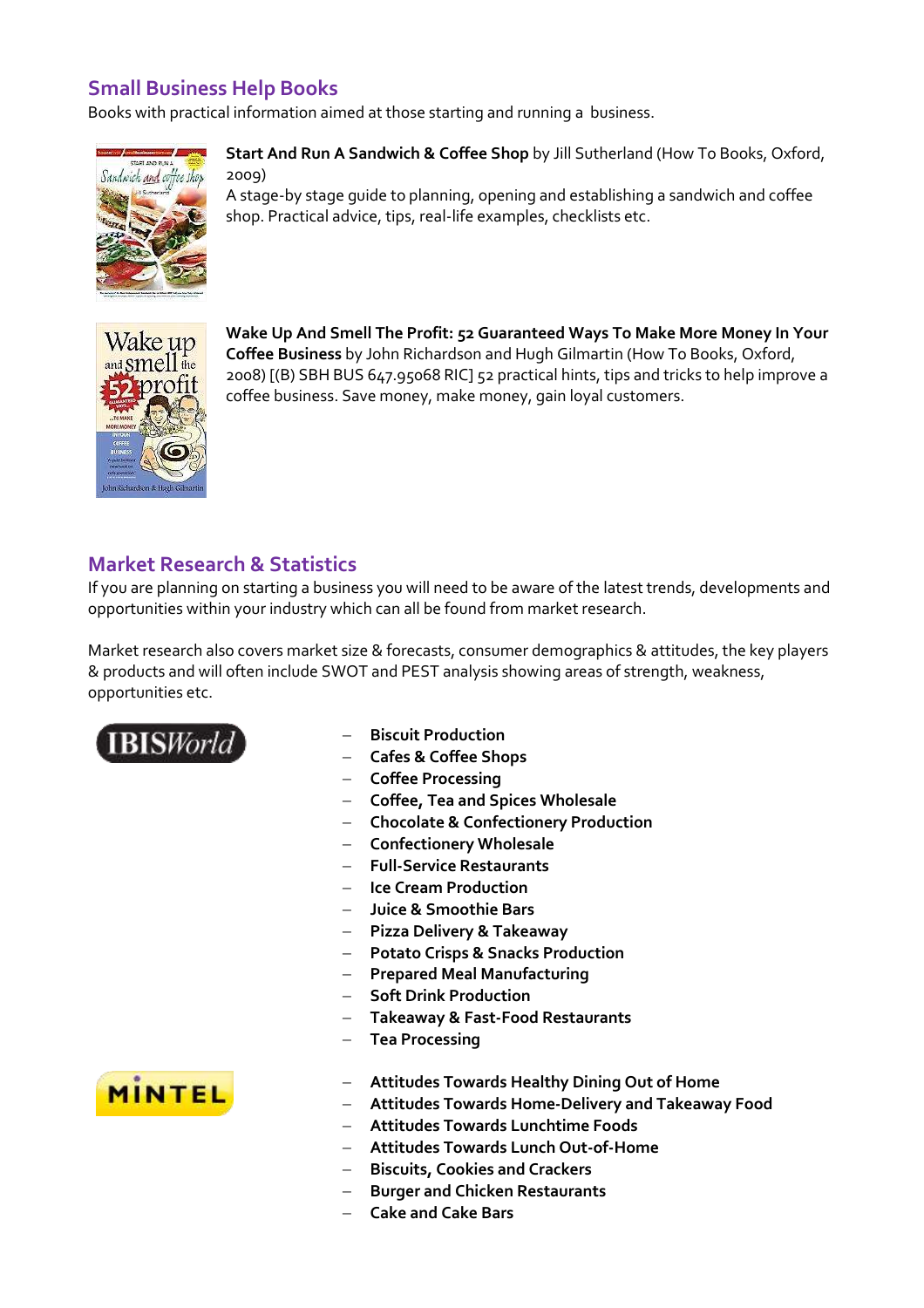- **Chocolate Confectionery**
- **Coffee**
- **Coffee Shops**
- **Consumer Attitudes Towards Sugar and Sweeteners**
- **Consumer Snacking**
- **Crisps, Savoury Snacks and Nuts**
- **Eating Out Review**
- **Eating Out: The Decision Making Process**
- **Eating Out: The Digital Consumer**
- **Ethnic Restaurants And Takeaways**
- **Ice Cream and Deserts**
- **Kids Snacking**
- **Pizza and Pasta Restaurants**
- **Prepared Meals**
- Pub Catering
- **Sugar and Gum Confectionery**
- **100% Home Delivery/Takeaway in the United Kingdom**
- **Cafés/Bars in the United Kingdom**
- **Chocolate Confectionery in the United Kingdom**
- **Consumer Foodservice in the United Kingdom**
- **Fast Food in the United Kingdom**
- **Full-Service Restaurants in the United Kingdom**
- **Ice Cream and Frozen Desserts in the United Kingdom**
- **Ready Meals in the United Kingdom**
- **Street Stalls/Kiosks in the United Kingdom**
- **Sugar Confectionery in the United Kingdom**
- **Savoury Snacks In the United Kingdom**
- **Sweet Biscuits, Snack Bars and Fruit Snacks in the United Kingdom**

#### **Other electronic resources:**

Many articles about this industry (from business journals and newspapers) are available from our electronic source **Newsbank**

 Contact details and individual reports of companies in this industry are available from: **Creditsafe**; **Experian**; **D & B Hoovers**.

## **Trade Magazines**

Useful for gaining inside knowledge, recent trends, industry news, company profiles, reviews of new products and services.



#### **Caterer and Hotelkeeper** (Reed Business Information)

Trade publication aimed at restaurant managers, chefs, hotel owners and others in the hospitality industry. Covers catering equipment, company news, trends in foods & drink, foodservice, suppliers, profiles, job adverts, restaurants & hotels for sale. <http://www.thecaterer-magazine.co.uk/>

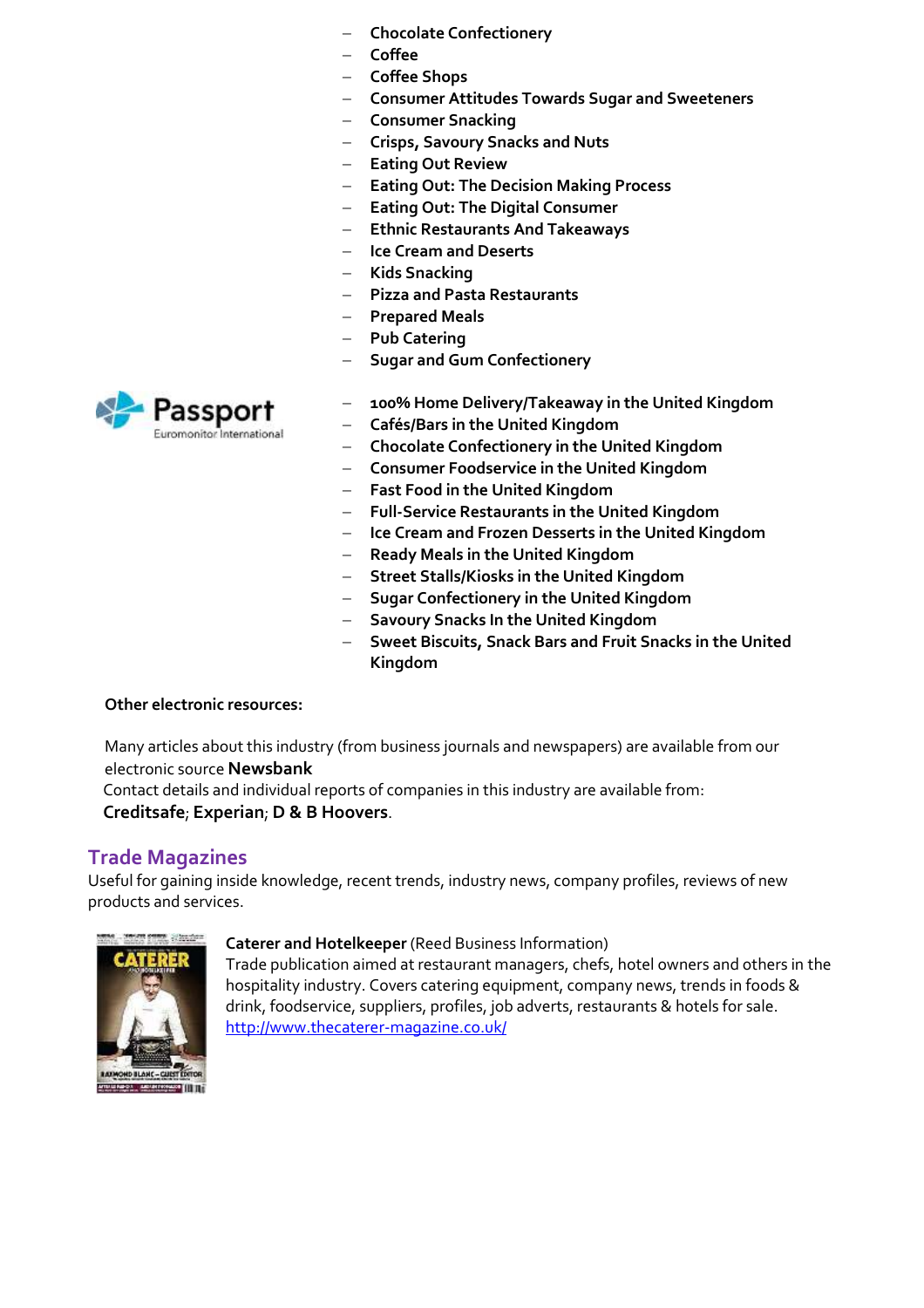# **Directories**

Contain lists of companies and industry contacts.



**The Grocer: Directory of Manufacturers & Suppliers 2016** (William Reed Business Media Ltd) Directory of food & drink manufacturers and suppliers; also has a list of food & drink products and a brand index. <http://www.grocerdirectory.co.uk/>

# **Internet Sources**

Websites containing free sources of industry statistics, information and contacts

## **The Beverage Standards Association**

Trade association for suppliers and retailers in the beverage industry, including coffee shops. It provides news, information and a directory relevant to coffee shop owners. Tel: (01364) 645761 [http://www.beveragestandardsassociation.co.uk](http://www.beveragestandardsassociation.co.uk/)

## **The British Hospitality Association**

Represents businesses involved in the hospitality trade and incorporates the Restaurant Association. Tel: (020) 7404 7744 [http://www.bha.org.uk](http://www.bha.org.uk/)

## **The British Sandwich Association**

Represents businesses in the sandwich industry, providing news, events and a supplier directory. Tel: (01291) 636338 [http://www.sandwich.org.uk](http://www.sandwich.org.uk/)

#### **The Café Society**

Membership-based organisation for businesses that operate in the café market. Provides a few basic fact sheets but gives a suppliers directory. Tel: (01291) 636331 <http://www.thecafelife.co.uk/> <http://www.thecafelife.co.uk/index.php/find-suppliers>

#### **The Caterer and Hotelkeeper**

A directory of products and suppliers. <http://directory.thecaterer.com/>

#### **Essentially Catering**

Magazine distributed to pubs, cafés, restaurants, fish and chip shops and fast food outlets, providing industry and business news, profiles of caterers, licensing issues, marketing tips and advice on health and safety. Website gives free news and articles about the industry. [http://www.essentiallycatering.co.uk](http://www.essentiallycatering.co.uk/)

#### **The European Snacks Association**

Concerned with the development and improvement of potato chips, edible nuts and snack food products in Europe.

<http://www.esasnacks.eu/>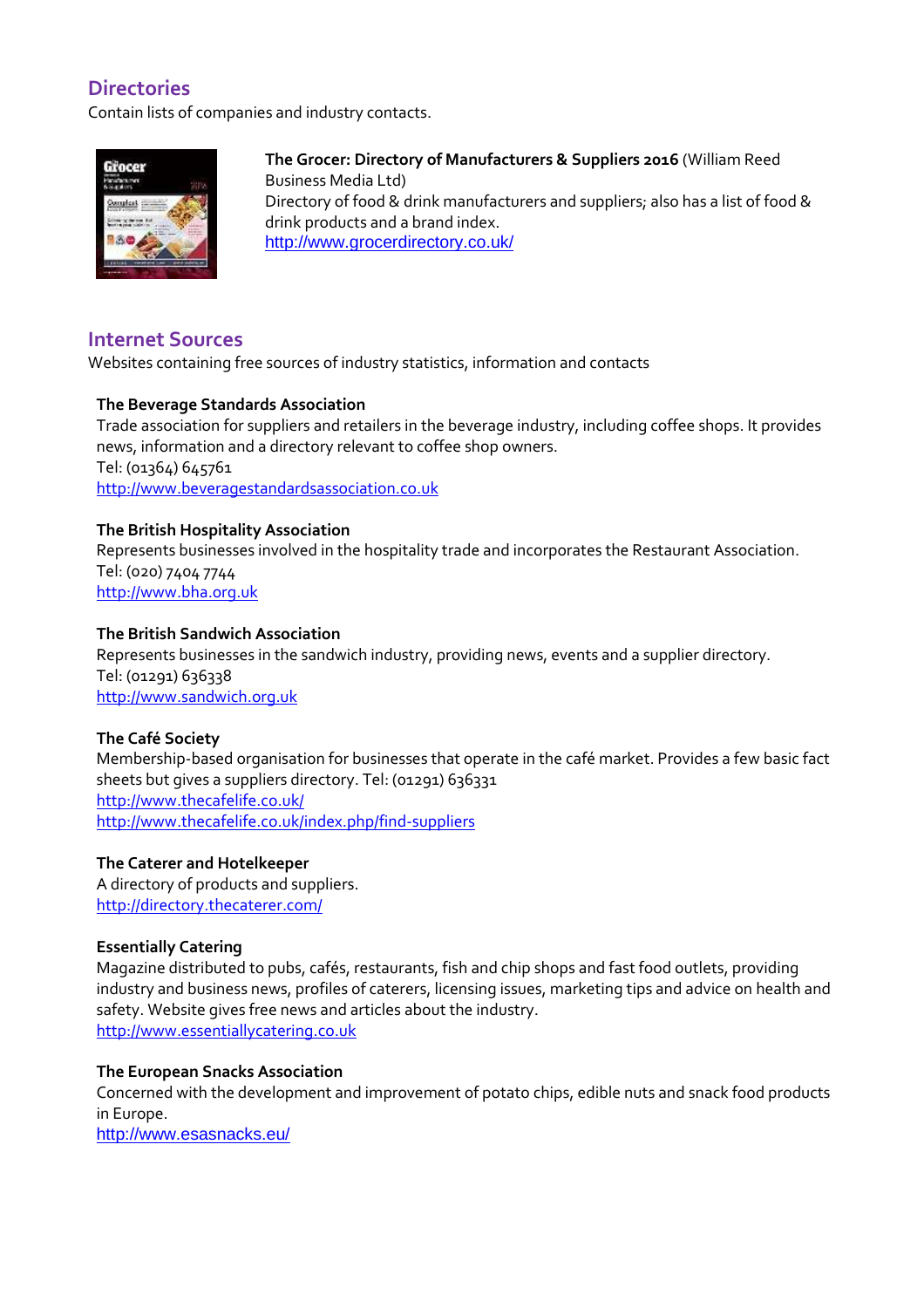## **The Food and Drink Federation**

A membership association for the food and drink industry, including chocolatiers. It provides industry updates, information and guidance for its members.

Tel: (020) 7836 2460 [http://www.fdf.org.uk](http://www.fdf.org.uk/)

#### **The Food Standards Agency**

An independent Government department that provides businesses with news, reports, guidance and information in relation to food safety.

Tel: (020) 7276 8829 [http://www.food.gov.uk](http://www.food.gov.uk/)

#### **The Ice Cream Alliance (ICA)**

The trade association for the ice cream sector. It provides advice on obtaining equipment, ice cream brands, new technology and developments in the sector. Tel: (01332) 203333

[http://www.ice-cream.org](http://www.ice-cream.org/)

#### **The International Cocoa Organisation (ICCO)**

Gives an analysis of the world cocoa market. Reviews recent developments in the market with long term trends and forecasts. Tel: (020) 7421 5500 [http://www.icco.org](http://www.icco.org/)

#### **Just Food**

A website providing access to reports, news and event information from all sectors of the food industry. Includes an international directory of products & suppliers. [http://www.just-food.com](http://www.just-food.com/)

#### **National Federation of Fish Fryers (NFFF)**

Represents fish and chip shop proprietors and offers trade training courses specially designed for new entrants to the trade Tel: (0113) 230 7044

<http://www.federationoffishfriers.co.uk/>

#### **The Nationwide Caterers' Association (NCASS)**

A trade association for both static and mobile caterers. With news and fact sheets on various topics including starting up (takeaway, sandwich van, fish & chip shop etc), insurance, training, VAT etc. With catering contacts. Tel: (0121) 603 2524

[http://www.ncass.org.uk](http://www.ncass.org.uk/)

#### **Pizza, Pasta & Italian Food Association**

The trade association for pizza, pasta and Italian food businesses. Offers a range of member benefits including a regular magazine and free access to a legal helpline. Features a free online directory of suppliers of relevant products and services within the industry. Tel: (01291) 636338 <http://www.papa.org.uk/> <http://home.papa.org.uk/index.php/member-directory>

#### **Big Hospitality (Formerly Restaurant Magazine)**

This is a trade publication aimed at owners and managers of restaurants that features trade news, updates and reviews.

<http://www.bighospitality.co.uk/Sectors/Restaurants>